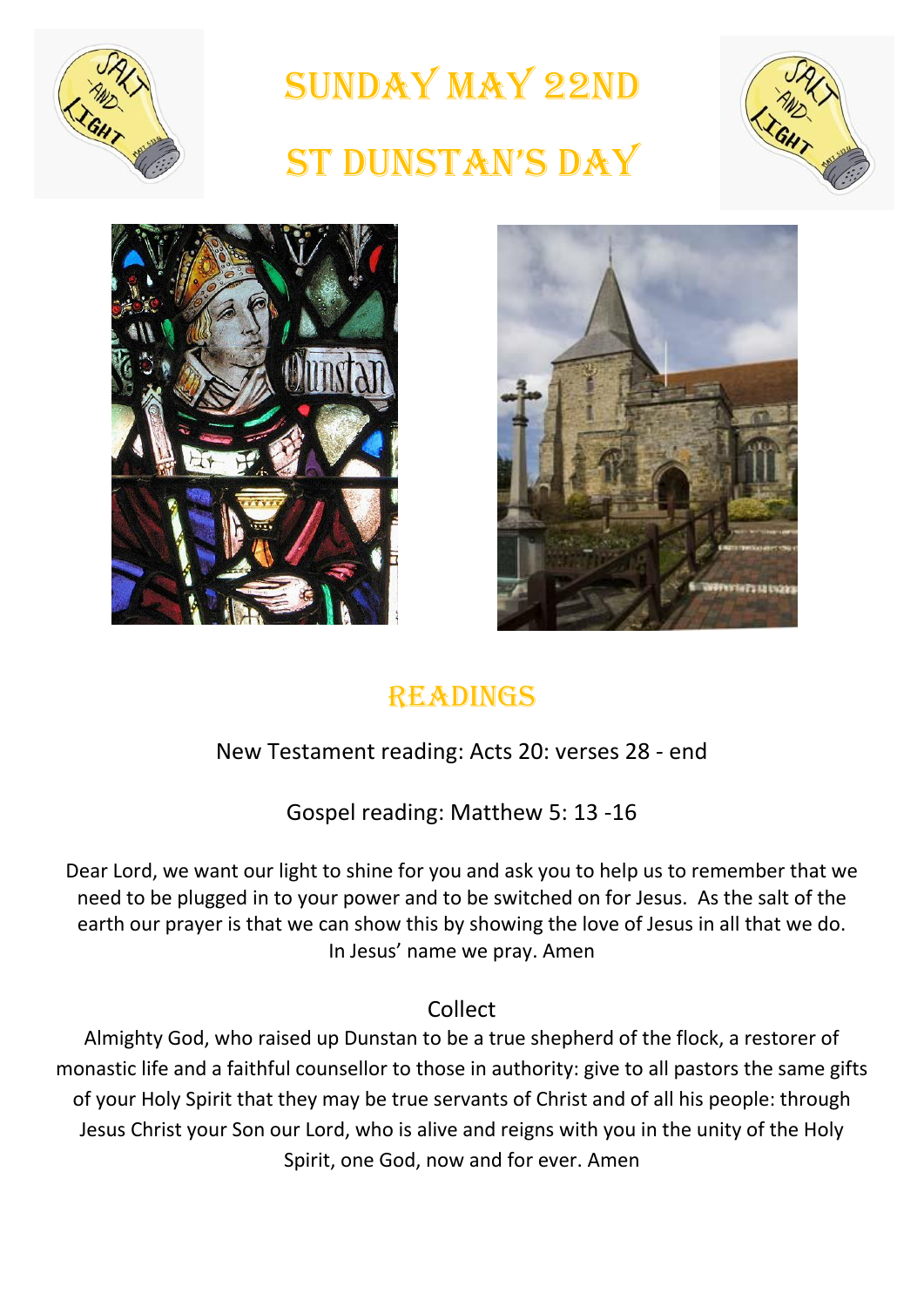# Gospel reading Matthew 5:13-16

#### **Salt and Light**

**<sup>13</sup>** 'You are the salt of the earth; but if salt has lost its taste, how can its saltiness be restored? It is no longer good for anything, but is thrown out and trampled under foot.

**<sup>14</sup>** 'You are the light of the world. A city built on a hill cannot be hidden. **<sup>15</sup>** No one after lighting a lamp puts it under the bushel basket, but on the lampstand, and it gives light to all in the house. **<sup>16</sup>** In the same way, let your light shine before others, so that they may see your good works and give glory to your Father in heaven.

I'm sure you all know that some foods taste much better with a little salt. It doesn't take much. In fact, when you are cooking, a recipe often calls for "a pinch of salt." Not much, just a pinch, but that little pinch of salt makes a big difference to the flavour.

In our Bible lesson today, Jesus said to his disciples, "You are the salt of the earth." What do you think that means? I think Jesus means that he wants us to improve the quality of life of those we meet each day. How can we do that? We can do that by introducing them to Jesus and by showing them that having Jesus in our life is like having salt on our food. Everything is better when we have Jesus in our life.

There is a lot of hatred and bitterness in our world today. If you and I will show the love of Jesus in all that we do, we can be the salt of the earth like Jesus called us to be. Just a pinch of salt can do much to reduce bitterness and bring peace to our world.

The Bible tells us that we should let our light shine. Before our light will shine, we must be plugged in and turned on. We must be plugged in to God's power supply and we must be turned on for Jesus. When we invite Jesus into our heart, we have Jesus' power. When we come to church to worship and praise Him and study His Word, we get turned on for Jesus. When we are plugged in and turned on, our light will shine.

Today is St Dunstan's Day and I think you will agree that he was plugged into God's power which enabled him to do quite a few things including founding a church in Mayfield in 960, working as a silversmith, a metal worker, a blacksmith, writing music, and dealing with the devil. He was an Abbot of Glastonbury, Bishop of Worcester and London and Archbishop of Canterbury. He taught young people, an organ builder and spoke in Latin, Anglo-saxon, Hebrew and Greek. I don't think you could do all that without God's help! The biblical principle of salt and light taught by Jesus is to encourage Christians to live a life that brings honour and glory to God through their actions and words to others. Do you think St Dunstan did this?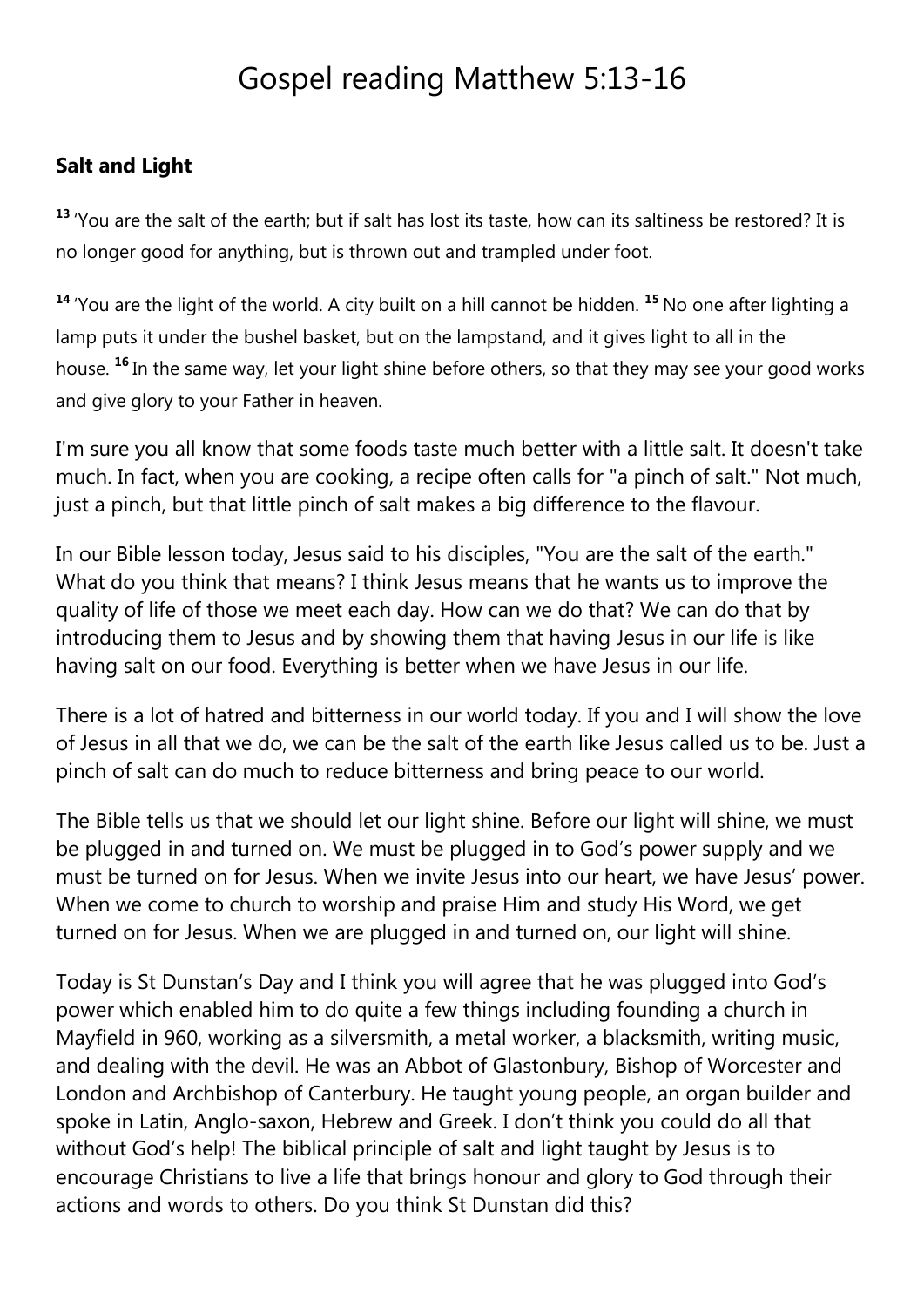#### Life of St Dunstan

The name Dunstan means Hill of Stone – old English Dun meaning hill and stan meaning stone.

St Dunstan was born in the village of Baltonsborough in Somerset in 909. He was educated at Glastonbury by the Irish monks who had settled there. He began his career at Glastonbury living as a monk in a small cell which he built himself. He lived a simple life and showed great skill in metalwork making bells and vessels for churches. After a short time Dunstan became Abbot of Glastonbury in 945. He instituted strict Benedictine Rule, rebuilt and enlarged the church buildings. In 959 he became Bishop of Worcester and London and in 960 he became Archbishop of Canterbury and in the same year founded our church in Mayfield. He crowned the king in 973 and the same service is the basis for British coronations today. Dunstan taught young people, was a musician playing the harp and composing several hymns, was a skilled gold and silversmith, a jeweller, organ builder, manuscript copier and illuminator and he spoke in Latin, Anglo-saxon, Hebrew and Greek.

Dunstan gained fame by the many stories about the way he dealt with the devil. One day when Dunstan was working in his forge in Mayfield he had a visit from the devil. Dunstan had been quite successful in spreading the news about Jesus which annoyed the devil. So one day the devil disguised himself as a pretty young woman and visited Dunstan at his forge – but Dunstan spotted the hooves under the skirt. He got his red-hot tongs and pinched the devil's nose causing him to shoot into the sky and putting one foot down in Mark Cross he finally landed in the waters in Tunbridge Wells. Another story tells us that when our church was built it wasn't quite straight so Dunstan pushed it with his shoulder to put it right. Dunstan died on May 19<sup>th</sup> 988.

St Dunstan is the patron saint of blacksmiths, goldsmiths, jewellers and locksmiths, armourers and gunsmiths, the wool trade, and the blind. Patron saints are chosen as special protectors over areas of life that are important to us. A patron saint can help us if we follow their example in life and if we ask them for their prayers to God.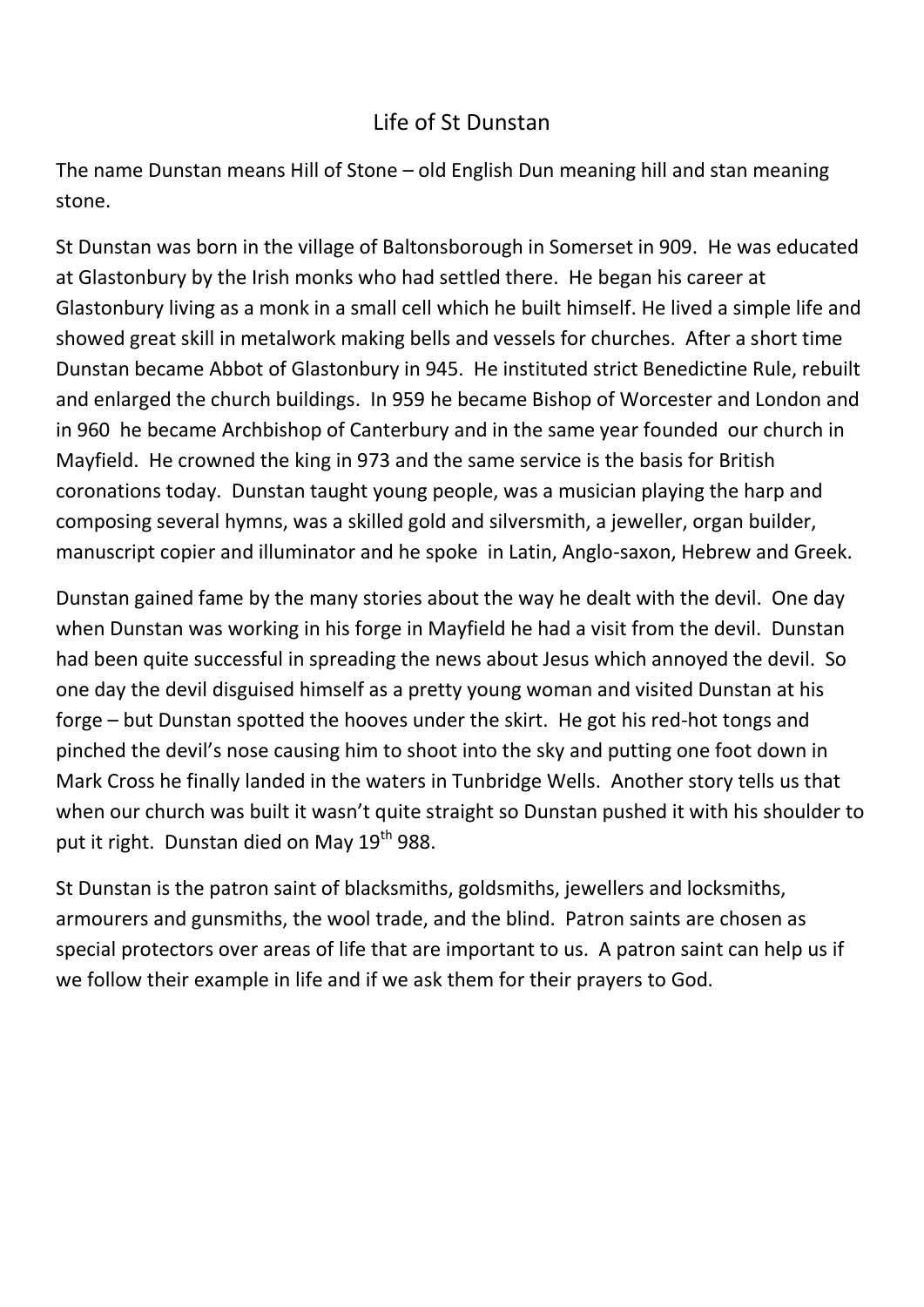#### *Legend of St Dunstan.*

The saint, formerly a blacksmith was working at his forge when the Devil paid him a visit, disguised as a beautiful woman, with a view to leading him astray. However St Dunstan spotted the cloven hooves beneath the dress, and grabbed the devil's nose with his red hot pincers! Thus foiling Satan's evil intentions.

According to another legend, Satan returned again as a weary traveller in need of a horseshoe, Dunstan saw through the disguise once again and beat the Devil until he pleaded for mercy, and swore never to enter any house with a horseshoe above the door.

> St Dunstan, as the story goes, Once pulled the devil by the nose With red-hot tongs, which made him roar, That he was heard three miles or more.

#### Activities looking at different things that Dunstan did

Make something out of a piece of tin foil – silver or gold

Make a ring or a necklace

If you are musical can you write or play a simple tune?

Draw the initials of your name and colour/decorate them

Make up your own poster about St Dunstan

If you speak another language write something about St Dunstan in that language

Draw a map from your home to Mark Cross and then on to Tunbridge Wells

Write your own prayer about or to St Dunstan

As a family make a special cake to celebrate St Dunstan's Day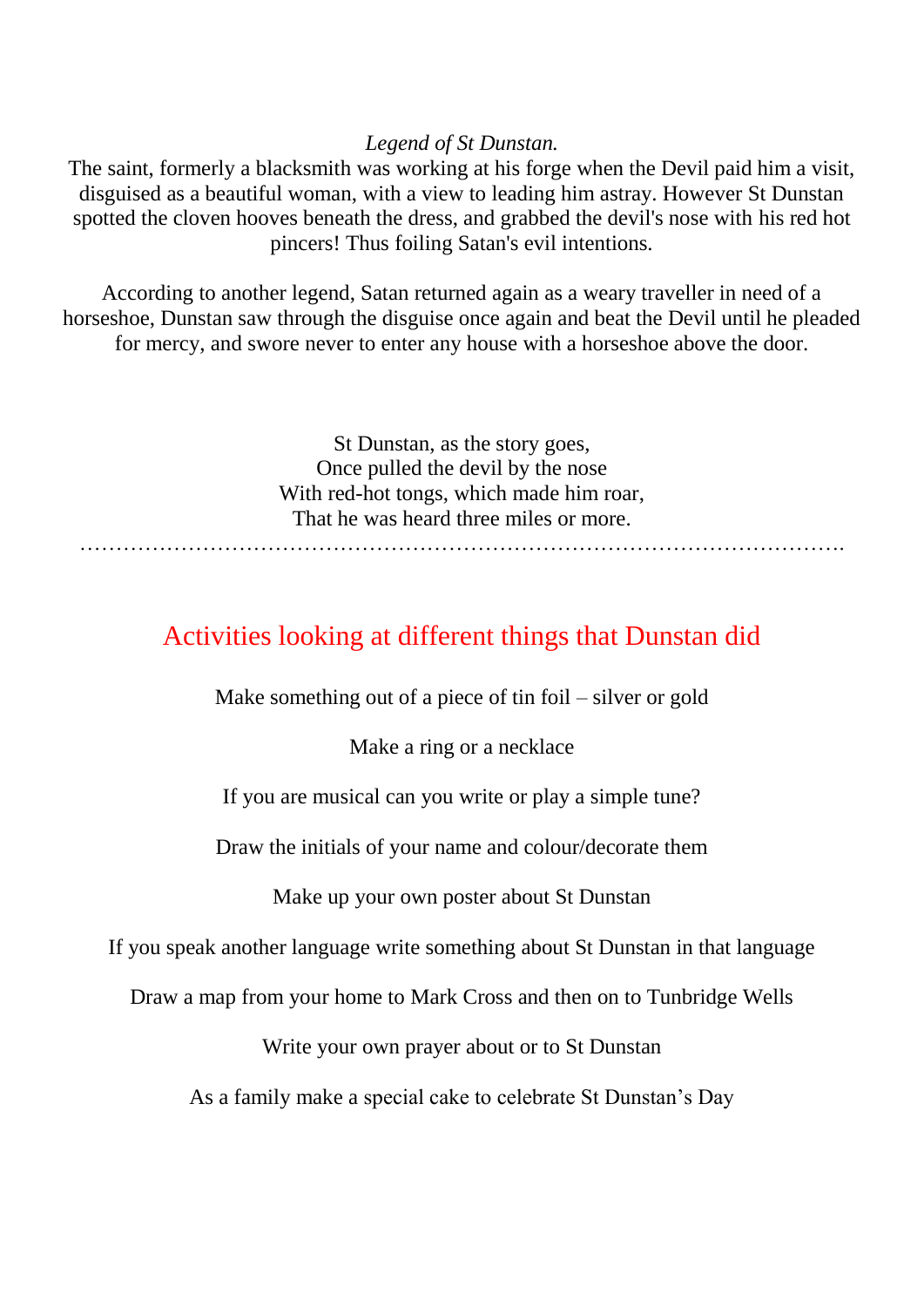A picture for you to colour



St Dunstan's Day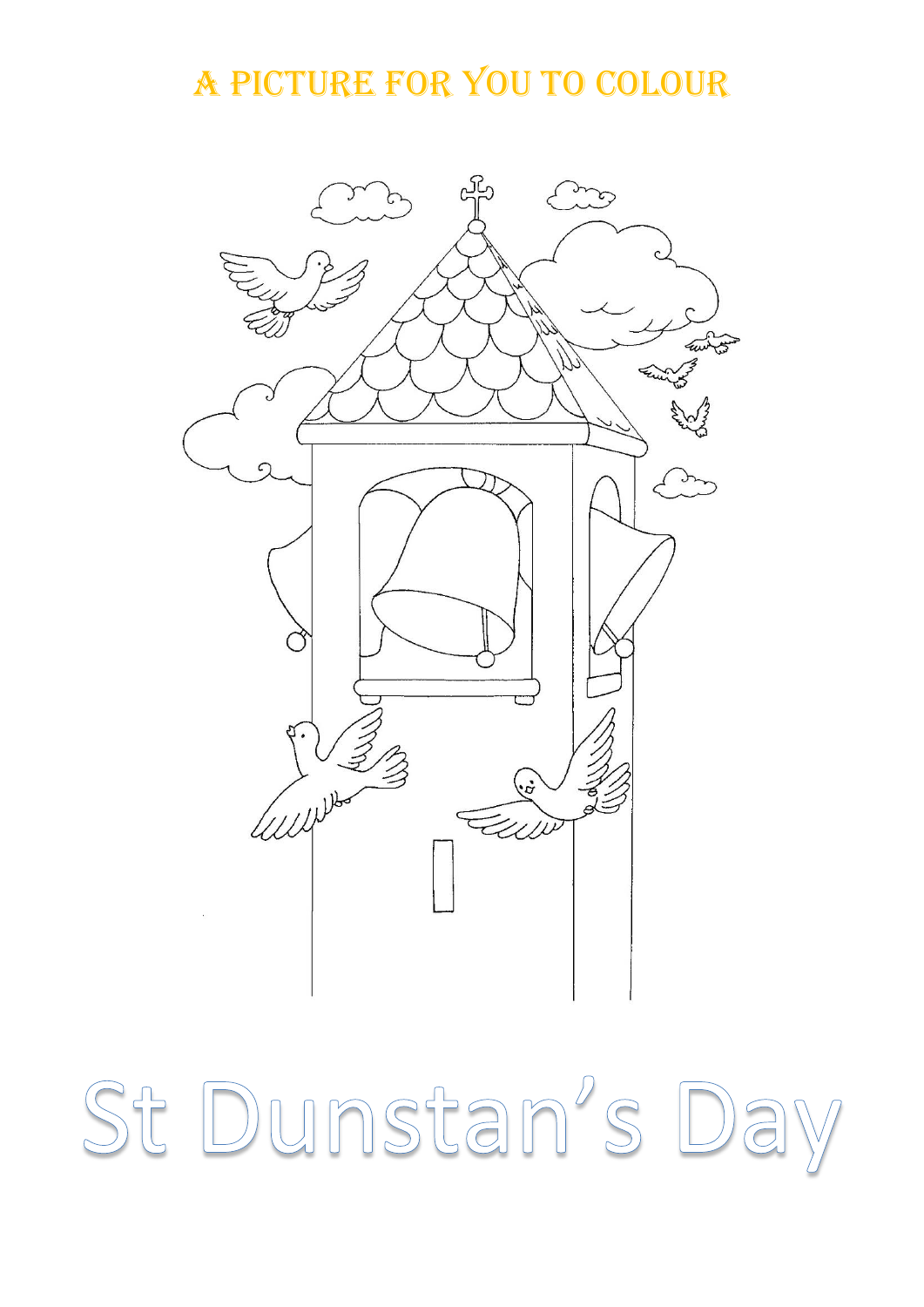# **Plugged In and Turned On**

"You are the light of the world." Matthew 5:14 (NIV) Based on Matthew 5:14-16 (NIV)



|         |             |         |  |  | X V F O K U L Y B D S M M O I |  |  |   |             |                |  |
|---------|-------------|---------|--|--|-------------------------------|--|--|---|-------------|----------------|--|
| M       | J           | M       |  |  | <b>BYDTGYQESXZ</b>            |  |  |   |             |                |  |
| M       |             | Z V M L |  |  | I E O S L R E L Z             |  |  |   |             | R              |  |
|         |             |         |  |  | PARCSNOLHLPD                  |  |  |   | $\mathbf I$ | $\circ$        |  |
| I       |             |         |  |  | Z V K I C Y D F W I H B S     |  |  |   |             | $\mathbf{I}$   |  |
| G       | L.          |         |  |  | DAAVSFLYPN                    |  |  | B | R           | F              |  |
| н       | B           |         |  |  | RDKNAWORLDEZ                  |  |  |   |             | B              |  |
| т       | P           |         |  |  | <b>IOOHIDDENERH</b>           |  |  |   |             |                |  |
| B       |             |         |  |  | C V B O W L T M B S K V C     |  |  |   |             | $\overline{A}$ |  |
| $\circ$ | N           | н       |  |  | PULAMPUOSXU                   |  |  |   |             | $\mathsf{C}$   |  |
|         | Y           |         |  |  | F I J T X R O F P L C V J     |  |  |   |             |                |  |
| P       | R           |         |  |  | J D L J I H A Y B C F W R     |  |  |   |             |                |  |
| E       | $\mathbf I$ |         |  |  | Q L X L E F A T H E R E       |  |  |   |             | <b>V</b>       |  |
|         |             |         |  |  | C F M E N S N M U V Z W O B A |  |  |   |             |                |  |
|         | X I         |         |  |  | L R M D R J L I S T A N       |  |  |   |             | D              |  |
|         |             |         |  |  |                               |  |  |   |             |                |  |

| LAMP          | LIGHT        | <b>BOWL</b>   | GOOD          | <b>DEEDS</b> |
|---------------|--------------|---------------|---------------|--------------|
| <b>WORLD</b>  | <b>CITY</b>  | <b>MEN</b>    | <b>HIDDEN</b> | <b>SHINE</b> |
| <b>PRAISE</b> | <b>HOUSE</b> | <b>FATHER</b> | <b>HILL</b>   | <b>STAND</b> |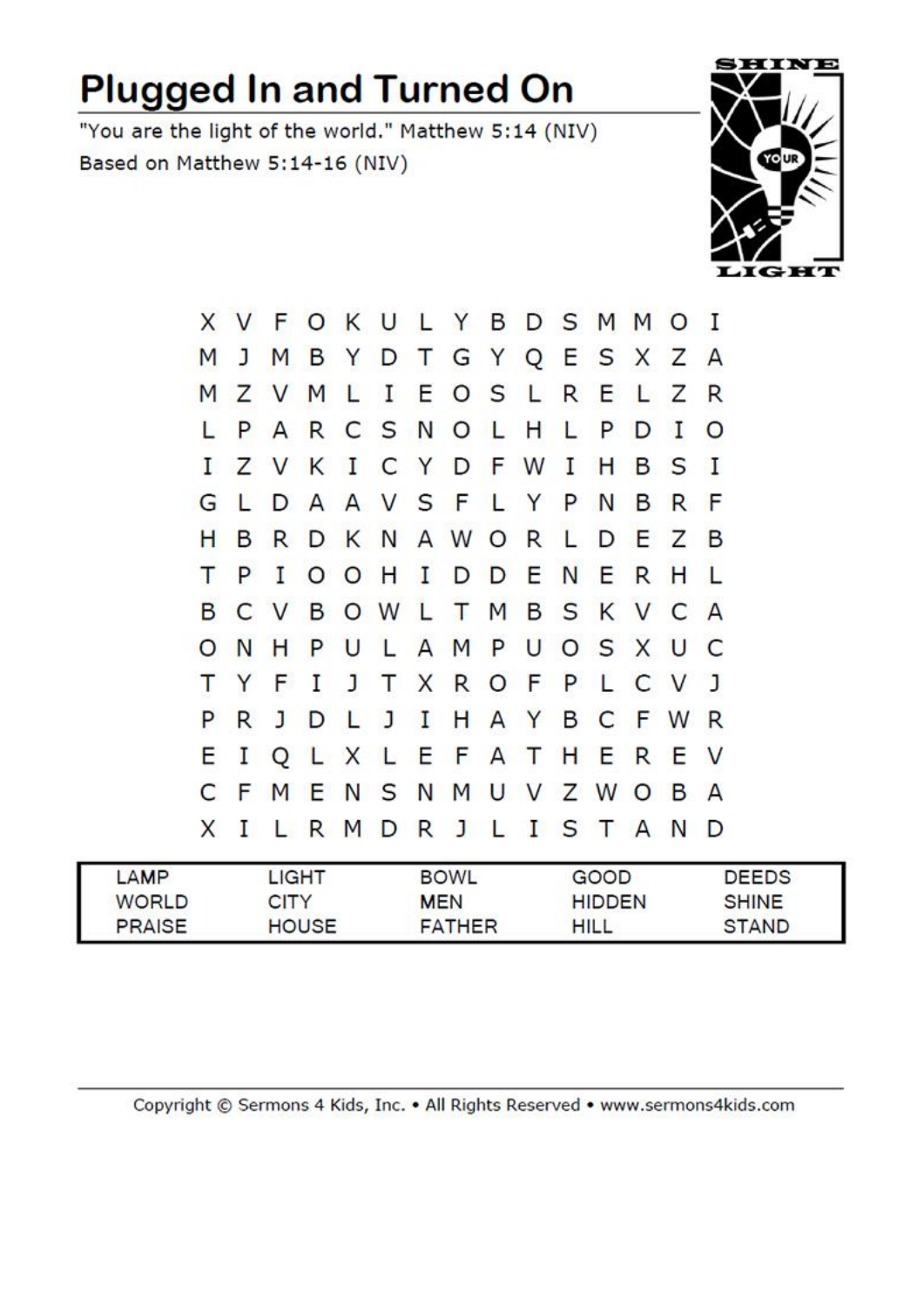